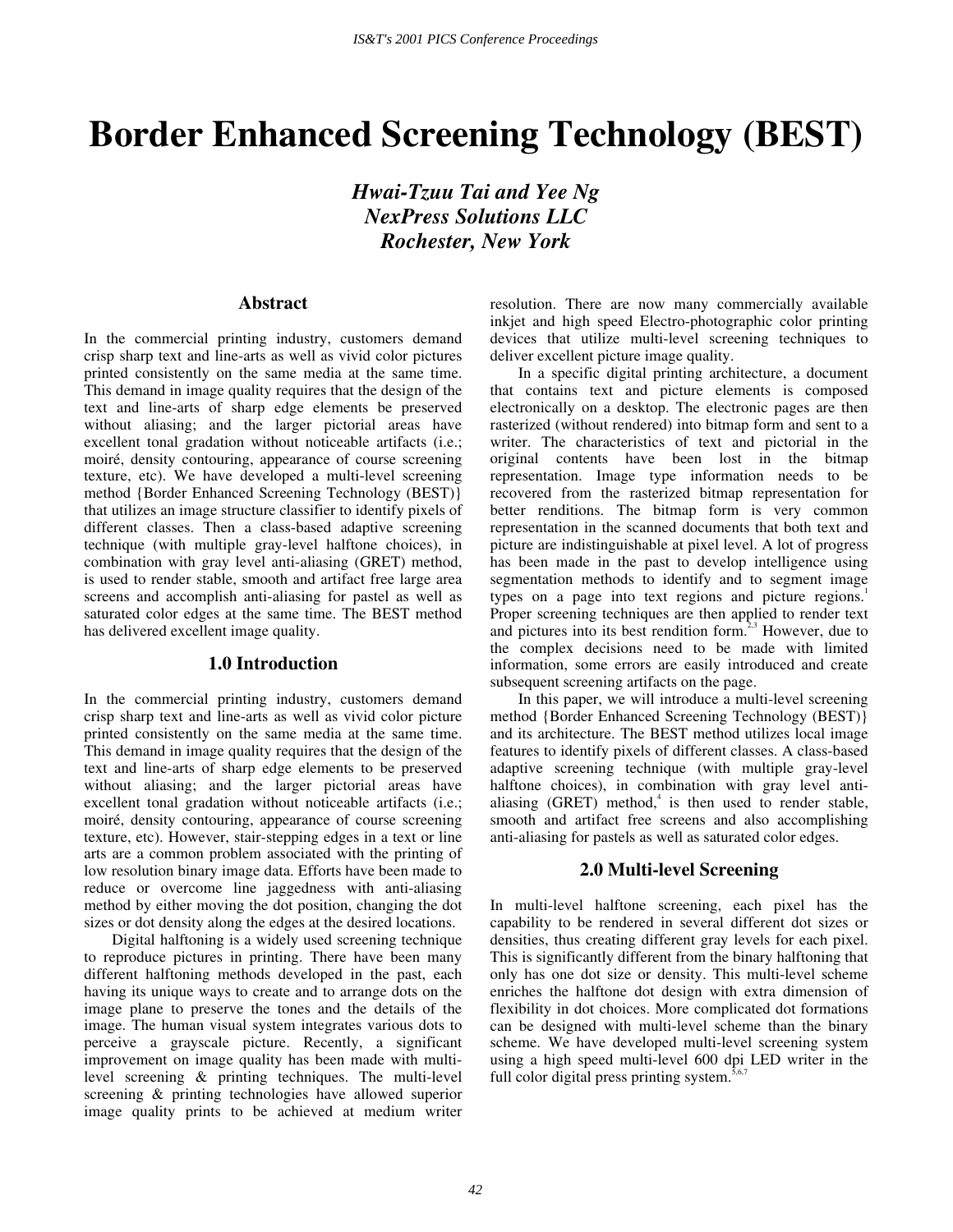## **2.1 Multi-level Dot Design**

In the following, interactions of dot formation with the underlying Electro-photographic (EP) process are briefly described. There is a unique feature of the EP process for developing dots. More stable dots are developed when there are well-formed charge potential wells of the latent electrostatic image being produced. Less stable dots are developed when there are less-defined charge potential well being produced. In the paper, $5$  two unique dot designs are described: full dot type and partial dot type. The two dot types show significant visual differences. The full dot type has a stable screen structure while the partial dot type has a continuous tone appearance.

It can be easily understood in the multi-level dot design that different dot building processes result in different dot formations. To analyze different dot formation behaviors influenced by the EP process, a design of dot formation chart is useful. This dot formation chart is a twodimensional layout of various multi-level dot patches. The patches are arranged such that dot exposures are increased along one direction while dot sizes are increased along another direction. Each patch represents a unique dot formation. The layout is illustrated in Figure 1. The printed dot formation chart helps visually assess of how graininess varies with respect to dot formation and helps quickly identify the stable dot formation and unstable dot formation. Furthermore, as density and dot center are carefully measured from the printed dot formation chart, a physical multi-level dot model can be built for the multi-level screen design.



*Figure 1. Illustration of Dot formation Chart. Each patch P(I,J) represents a dot formation at specific dot size and dot exposure.* 

One aspect of multi-level screening is the dot formation and image structure can be co-optimized. When dots are more stable on its own dot formation, it could be used to render in image area with less image structure. The internal structure of dot provides the stability for itself. On the contrary, when the dots are less stable on its own dot formation, it could be used to render in image area with fine image details and utilize the image structure to provide the stability. Therefore, an optimal image quality could be achieved with selected dot formations matching to image

structure. This is the essence of adaptive screening. It will be described later.

## **2.2 Multi-level Color Screen Design**

In a traditional 4-color CMYK printing process, due to registration requirements, the screen angle usually designed around 15, 45, and 75 degree with 30 degrees angle apart from each other to avoid unpleasant interference patterns. A good color screen design will ensure a better quality image to be rendered. A lot of efforts have been put in the multilevel color screen design.

Some common issues in color screen design must be addressed: (1) To achieve a rotated angle screen design such as 15, 45, and 75 degree screens. (2) To hold a specific relationship in screen ruling and screen angles between each color to avoid color overprint Moiré. (3) To accommodate cell sizes and cell shape differences of the select screens. (4) To build artifacts free screens (artifacts such as: unbalanced dots, auto-Moiré pattern, over-print Moiré, unpleasant screen textures and contouring). (5) To build a stable dot that has co-optimized with device marking process. (6) To build a specific tone characteristics in the full tone scale. (7) To build a desired dot shape (whether elliptical, circular, or line) in a small cell. (8) To maintain an accurate color reproduction and a consistent color appearance.

Several sets of high quality color screens in the range of 150 lpi to 200 lpi have been developed. They are optimized with EP process and integrated into the printing system.

## **3.0 The BEST Algorithm**

The functional block diagram of the BEST architecture is illustrated in the figure 2. It includes two tightly coupled processors: adaptive screening and GRET anti-aliasing. Each processor is emphasizing improvements on different attributes of image quality. In the following, several image samples are used for illustration. It will be clear how the BEST algorithm performs after the following description.

#### **3.1 Adaptive Screening Method**

The objective of adaptive screening is to render image with appropriate dot formation that matches local image structure. There are several image processing steps involved in the adaptive screening: (1) Feature extraction: processing each pixel to extract out local image structures. (2) Feature mapping: maps the extracted features to an index value. (3) Membership function: generates the percentage dot formations of different classes. (4) Blending operation: sum up different classes of dots to construct the composite dots.

The feature is defined as the maximum of gray level differences between central pixel and neighboring pixels within  $3 \times 3$  window. It is a simple local pixel difference measure. There are other sophisticate schemes could be implemented on this step. The extracted feature is mapped to an index value and then followed by a membership function process. The membership function generates an ntuple value that represents the percentage of dot classes of the feature belongs. It is illustrated in figure 3. Through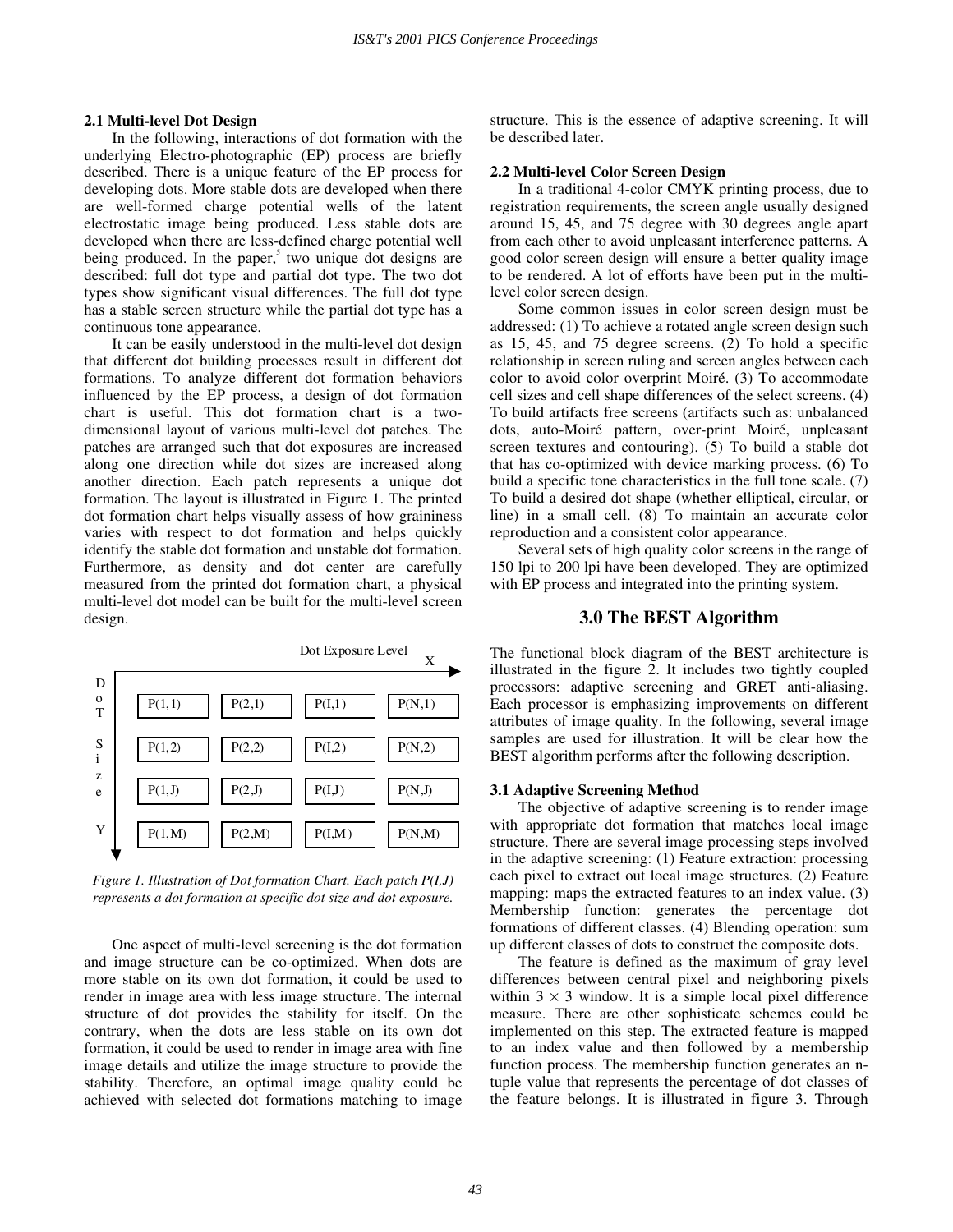experimental design, the index is assigned such that it correlates image structures to the dot formations. A high index value correlates to text area, edges, high contrast, and fine pictorial details. Therefore, a matched dot type is rendered in those high index areas. Similarly, a low index value correlates to picture area, non-edges, and low pictorial details. Another matched dot type is rendered in those low index areas. There are index values that overlapping multiple dot types, these areas are then rendered with multiple dot types blended. The rendered output pixel  $O(X, Y)$  can be expressed as

 $O(X,Y) = \sum Dot_j$  (  $p_j(X,Y)$ ,  $q_j(X,Y)$ ,  $I(X,Y)$  ) \*  $M_j(F(X,Y)$  )

While  $I(X, Y)$ , and  $X, Y$  are input image pixel values and pixel positions; Dot<sub>i</sub>( ) are dot functions  $(j = 1,2,...n)$ ; (p, q) are screened pixel positions;  $M_j()$  are membership functions; and F( ) is the feature extraction function.



*Figure 2. Functional diagram of the BEST algorithm.* 



*Figure 3. Illustration of typical membership functions of different dot types.* 

Therefore, appropriate dot formations, which match local image structure, were rendered within the image. The adaptive screening renders a better image quality.

#### **3.2 GRET Anti-Aliasing Method**

The author has described a GRET technology that improves the jaggedness of near-saturated text and line graphics in the NIP16 conference. The GRET function will be only briefly described here. Please refer to the original paper for more detail on architecture and implementation.<sup>4</sup>

The core of GRET is a rule-based decision matrix that guides the detecting pixels need to be treated. Pixels associated with specific edge transition patterns, which are captured in the rule database, will be altered. The GRET data flow starts a window operation to extract local image features (such as gradient amplitude and gradient direction). A rule-based decision matrix then finds the best match for the extracted features. If there is a match found, an enhanced gray value is then output for printer exposure. Otherwise, the pixel is unaltered for output. Those enhanced gray pixel values have been carefully designed to shape the edges, reduce aliasing but maintaining the line weight and design intent of the fonts.

In the data flow of BEST architecture, the image has been screened prior to the GRET processing. An extra labeling processing is introduced to separate screened dots from the saturated text and lines. This labeling process includes an adjustable thresholding process. Pixels are labeled into two classes: "need operation" and "by-passed". In the internal GRET operation, only those labeled as " need operation" pixels will be further processed as normal GRET operation. At the output of BEST algorithm, the "bypassed" pixels of the screened image are recombined with GRET enhanced image.

## **4.0 Image Simulation Results**

Several images have specifically been chosen and they have been enlarged to visualize the effects of BEST algorithm. Two classes of dots are used in the adaptive screening for demonstration: Type A and Type B. Type A is an optimized pictorial screen that has stable screen structure and type B is an optimized text screen that has continuous tone structure.

Figure 4 is a saturated black text image; the adaptive screening processor has no effect on the image. It shows the enlarged image as being processed with and without GRET processing. The text is smoothed with anti-aliasing GRET processing. Figure 5 is a non-saturated color text image; the GRET processor at this time has no effect on the image. A portion of "P" has been magnified 10X for detailed illustration. It can be observed the effects of adaptive screening with type B dots rendered along the border of text. Those edge pixels are connected to each other and have preserved its original font shape. It improves the appearance and legibility of tinted text. In contrast to normal screening, they lose detail and have a more jagged appearance due to the screen structure. Figure 6 is a picture with fine texture, a Moiré pattern can easily be seen for a normal screening. However, it is invisible with BEST method because of type B dots that are blended in. Figure 7 is a typical picture rendered with BEST method. The color